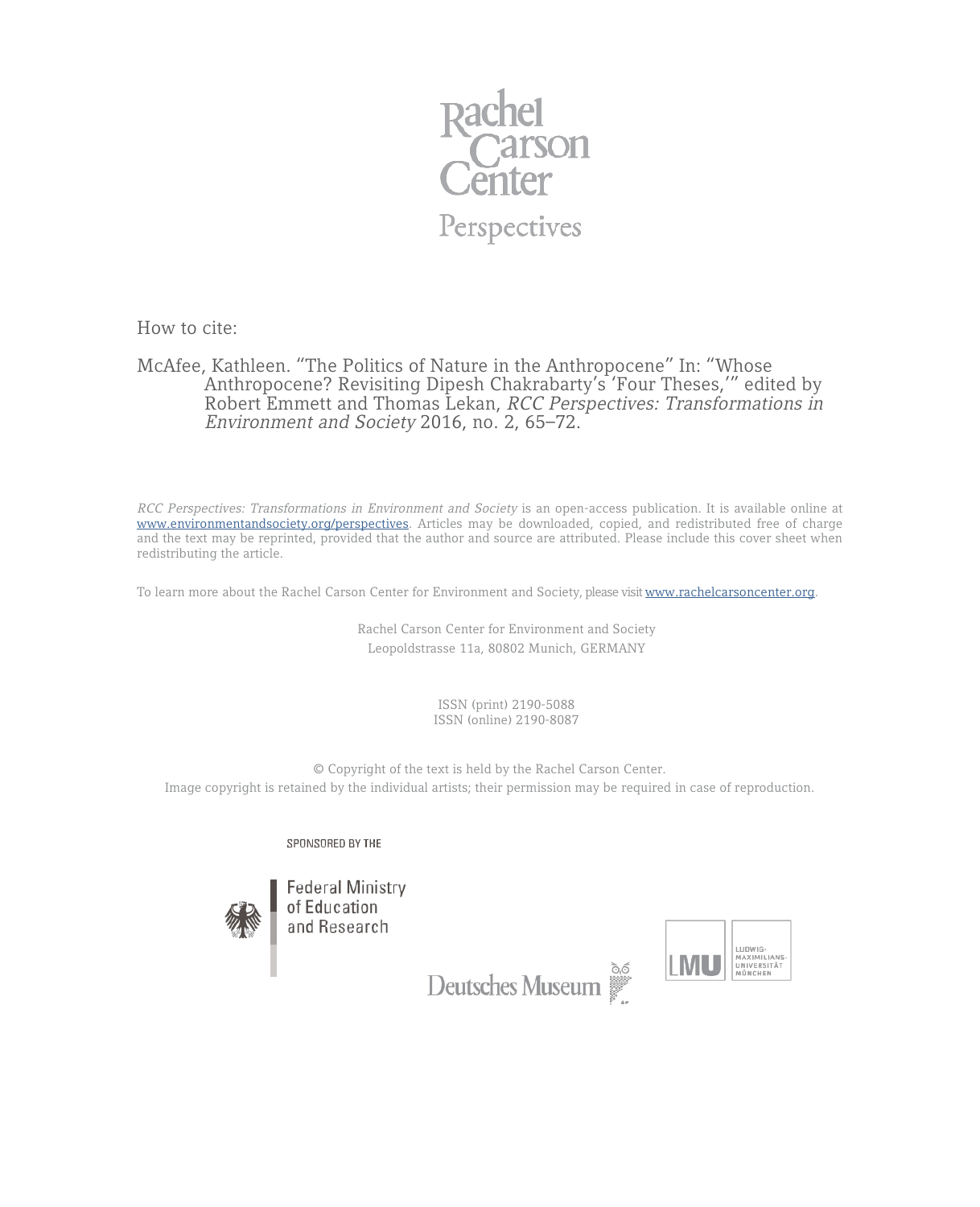**Kathleen McAfee**

## **The Politics of Nature in the Anthropocene**

Over the past four decades, Nature has entered global politics. In contentious treaty negotiations on climate change and biodiversity, governments are pressed to take action in response to planetary ecological crisis. In conservationist discourse more broadly, this upper-cased construct is represented as a singular nature under siege by society. Nature, we are told, is damaged and becoming dangerously scarce: witness overflowing carbon sinks and imminent climate catastrophe, disappearing species and vanishing ecosystems, and insufficient land, water, and food for a burgeoning humanity. But for whom, and why, has this nature become scarce?

The politics of nature cannot be neutral. Like all politics, ecopolitics is ultimately about who is entitled to what, who owes what to whom, how such rights and entitlements are to be enforced, and who gets to decide. In a world of great geographic variety and vast social difference, decisions and actions by states and others, or inactions opting for the status quo inevitably have consequences that affect some people and places very differently than others. How the natural world, and humans' role in it, are conceptualized helps to determine the menu of choices deemed preferable, possible, or beyond the pale. The notion of scarcity itself is a political concoction that masks immense waste, obscene concentrations of wealth, and the self-defeating pursuit of endless economic growth.

In the past decade or so, scholars trying to come to terms with global warming and the supposed scarcity of "ecological space" have embraced the idea of the Anthropocene age to acknowledge the scale and unprecedented rapidity of anthropogenic global change. Some accounts link the Anthropocene concept to a posthumanist turn in social and cultural studies and reject dualist distinctions between society and nonhuman nature.1 But the representations of nature and the nature-society nexus in many narratives of the Anthropocene too easily lend support to one particular set of options and interests while obscuring others.

<sup>1</sup> See for example the classic and more recent work of scholars such as Donna Haraway and Sabine Wilke, e.g., Donna Haraway, *Simians, Cyborgs and Women: The Reinvention of Nature* (London: Free Association Books, 1991); Sabine Wilke, "Anthropocenic Poetics: Ethics and Aesthetics in a New Geological Age," in "Anthropocene: Exploring the Future of the Age of Humans," edited by Helmuth Trischler, *RCC Perspectives* 2013, no. 3, 67–74.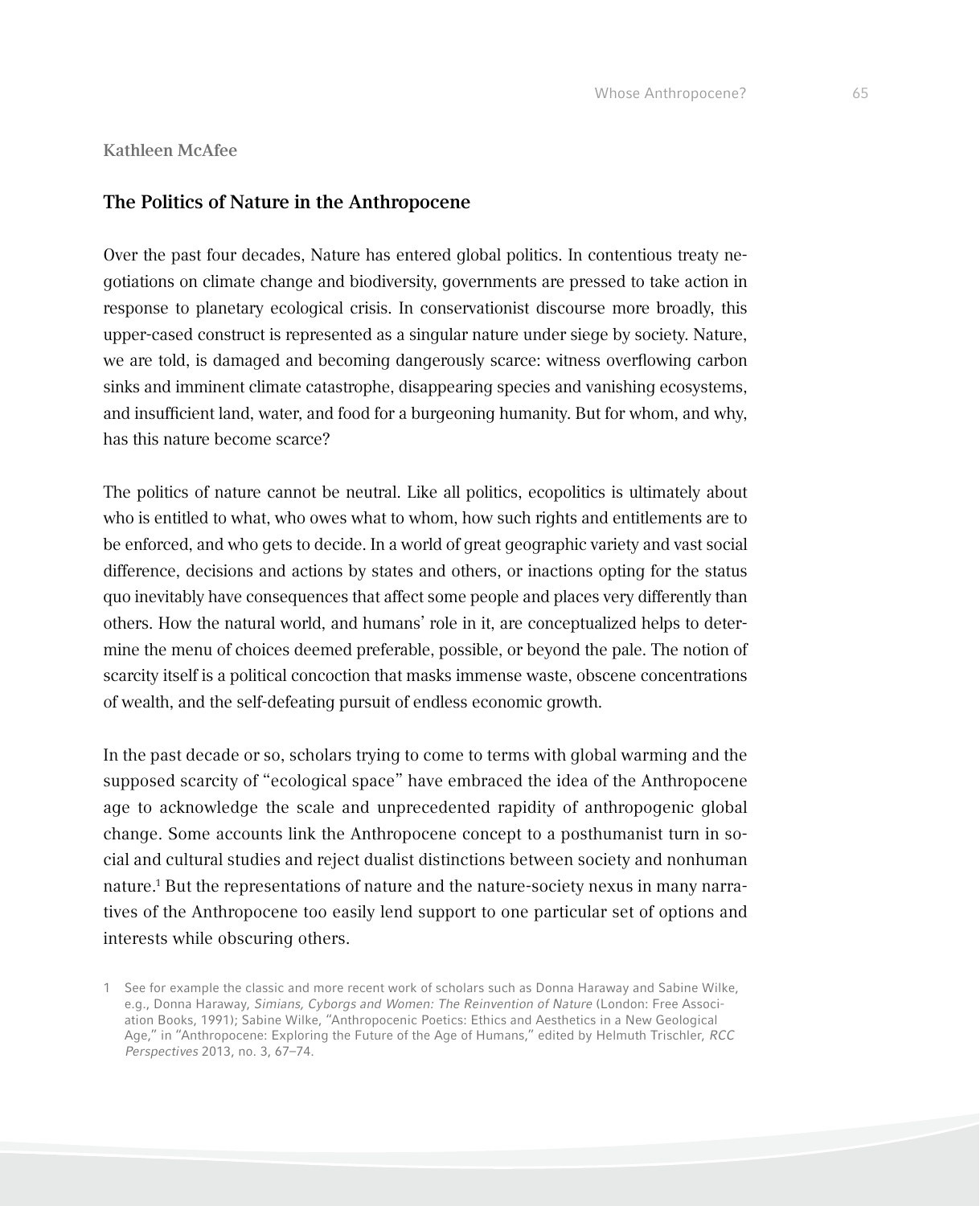In Dipesh Chakrabarty's "Four Theses," the Anthropocene signals that "humans" are now a "geological force." Embrace of the Anthropocene becomes the basis of a renewed universalism in which "reason," linked to a 250-year quest for "freedom," is seen as key to global collective action. The new status of humans is said to abolish the separate categories of nature and society—old news for most critical social theorists but at the same time it seems to trump postcolonialism's questioning of universals. But is species-level human action possible?<sup>2</sup> Even if "we can become geological agents only historically and collectively,"3 this is inevitably a social and political process, where agency is wielded through collective actions by particular groups of people.

Chakrabarty defers to prominent natural scientists as nature's interlocutors: the only qualified witnesses and guides to the likely, although uncertain, trajectory of global change. Invoking the power of Enlightenment reason, he cites E. O. Wilson, Harvard entomologist and biographer of another recent construct, biodiversity: "We know more about the problem now. . . . We know what to do."4 Chakrabarty also quotes chemist and Nobel laureate Paul Crutzen and biologist Eugene Stoermer, the pair generally credited with introducing the Anthropocene concept: "An exciting, but also difficult and daunting task lies ahead of the *global research and engineering community to guide mankind* towards global, sustainable, environmental management."5

Crutzen, Stoermer, Wilson, and similarly engaged natural scientists are not the first spokespeople for nature. As a student of postcolonialism, Chakrabarty is surely aware of how the nature ideal has been deployed over the past five hundred or more years by the global research and engineering communities of their days as a justification for conquest and dispossession. Claims of superior, scientific knowledge, often flying in the face of deep local knowledge and experience, have supported major projects for reordering landscapes, frequently with disastrous consequences and nearly always with inequitable results. A brief sampling might note the ill-fated hydrological reengineering of Tenochtitlán, the replacement of community forests by scientifically managed imperial woodlots, the substitution of Cartesian-grid, monocrop planting for na-

<sup>2</sup> Michael J. Watts offers an incisive account of the misuse of natural-science metaphors in environmentalist discourse and the related revival of biopolitics as a neoliberal project in "Now and Then: the Origins of Political Ecology and the Rebirth of Adaptation as a Form of Thought," in *The Routledge Handbook of Political Ecology*, eds Tom Perreault, Gavin Bridge, and James McCarthy (London: Routledge, 2015), 19–50.

<sup>3</sup> Dipesh Chakrabarty, "The Climate of History: Four Theses," *Critical Inquiry* 35, no. 2 (2009): 206.

<sup>4</sup> Chakrabarty, "Four Theses," 211.

<sup>5</sup> Ibid., (my emphasis).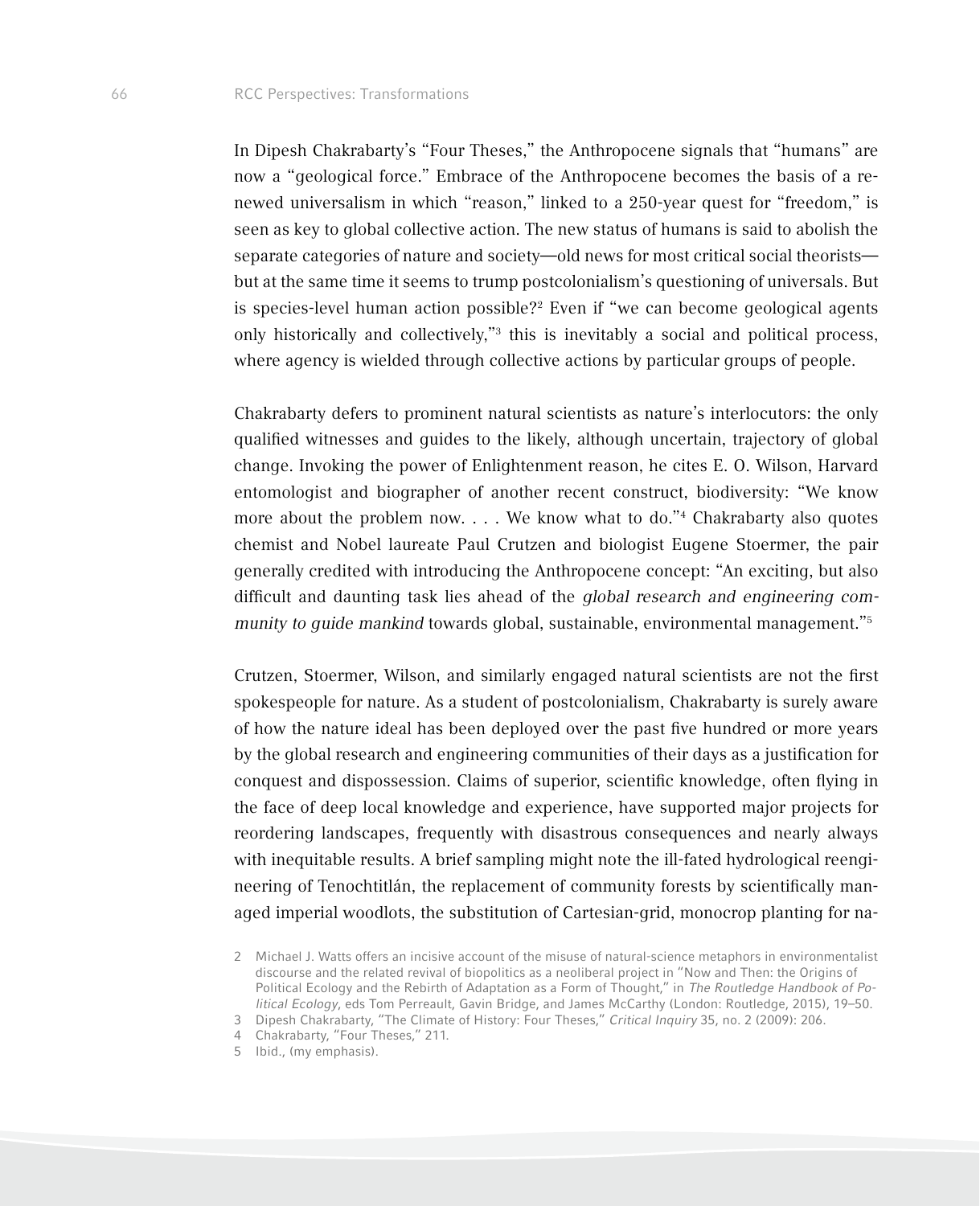tive polycultures adapted to local soils and rains, the violent suppression of women's practical healing knowledge by an all-male medical elite, the new enclosures of landscapes and forests by today's agro-efficiency engineers and would-be "global" conservation organizations acting in the name of nature and the best interests of "humanity."

One need not deny the power of Enlightenment reason, or dismiss the achievements of scientific method in engineering and medicine, to be justifiably leery of agendas to "guide mankind" with knowledge—and, as strongly implied, superior values—possessed by an unspecified "we." Clearly Wilson's "we" is not the same "humanity" that he has described as the "planetary killer," but rather is one small subset, to which he belongs, of the human species. I suspect that Chakrabarty would agree with much of the above. But perhaps in adopting a new planetary discourse of the Anthropocene he has turned his critical gaze away from the power-laden deployments of nature and claims to unique expertise that have framed "global" conservationism and policymaking on climate change. The notion of a unique, Western appreciation of nature that legitimized mass displacements for game parks is marshalled today in support of new enclosures for biosphere reserves, carbon banks, "climate smart" industrial farms, and other forms of what critics call "green grabbing."

The most widely influential idea in contemporary conservation discourse is still the "tragedy of the commons," the vision of Garrett Hardin, credentialed microbiologist, self-proclaimed ecologist, crusader for population control, and dabbler in scientific racism. While Hardin's metaphor of the selfish pastoralists who destroy their own livelihood has been amply debunked by ecologists and scholars of local collective action, his notion that nature will take its revenge on humanity, or at least on the undeserving majority of us, lives on as a subtext in neo-Malthusian imaginaries of autonomous nature such as James Lovelock's Gaia hypothesis.

If Hardin's and Lovelock's visions can be disregarded as pseudoscientific outliers, the idea that nature itself has set measurable limits on human activity, limits to which formal science alone is privy, has taken on new life in the context of deepening concerns about climate change and shrinking "resources." For several decades, the 1970s theories of "limits to growth" were pushed to the background by the technological optimism and fixation on competitive growth of the neoliberal 1980s, 1990s, and 2000s. The limits thesis was then revived, and linked to the Anthropocene concept, notably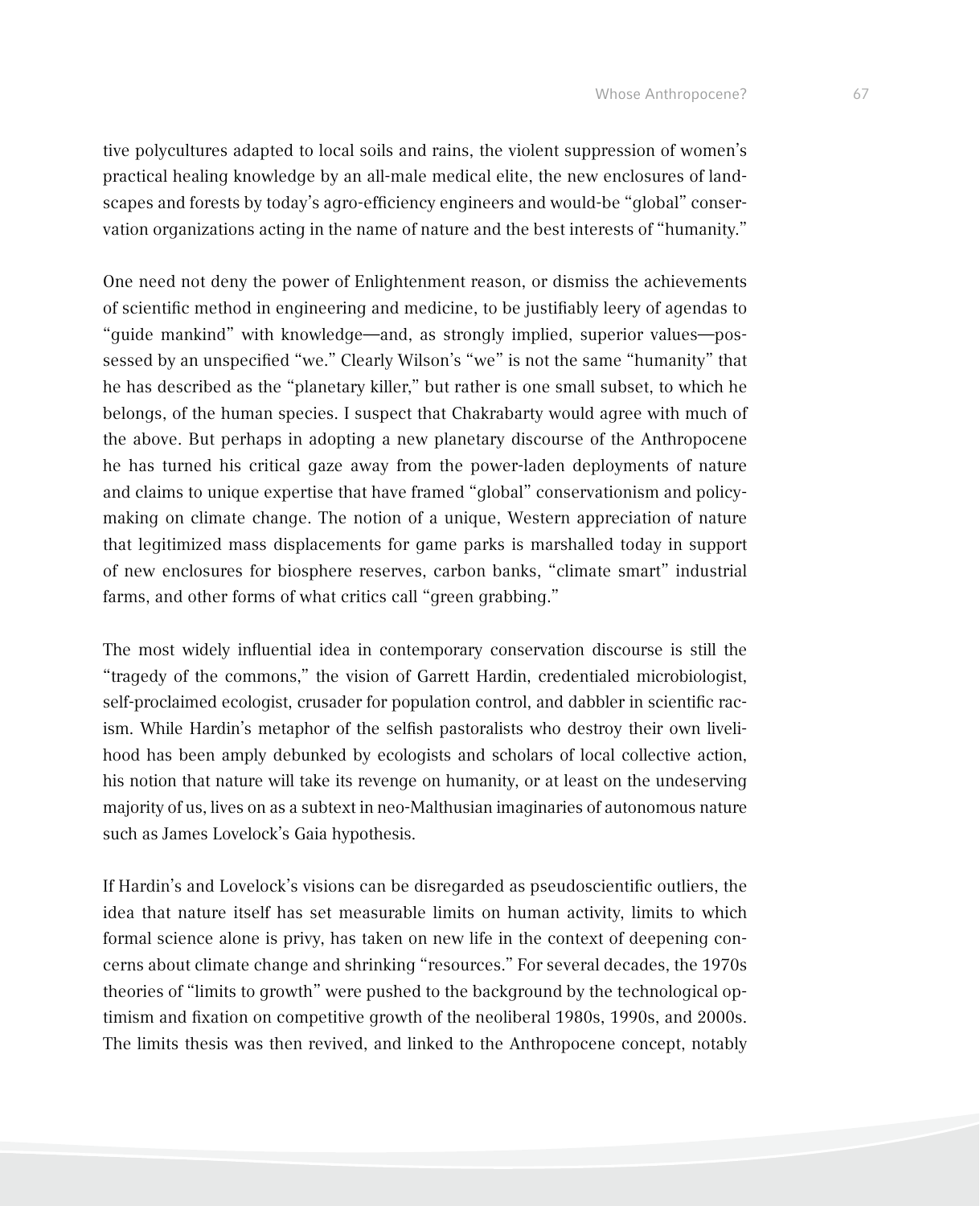with the 2009 publication by Johan Rockström, Will Steffen, and colleagues of "Planetary Boundaries: Exploring the Safe Operating Space for Humanity," which postulates nine biophysical tipping points beyond which "irreversible and abrupt environmental change is almost certain to occur."6

Subsequent debates about the parameters of such limits have involved geoscientists primarily, alongside economists—presumably the most scientific of social scientists and other environmental policy advocates. Among the latter are post-environmentalists who contend that we enlightened humans must now acknowledge our role as co-creators, for better or worse, of the more-than-human world and resolve to make the best of what we have wrought. Tenets of this new conservationism are that natural limits are not static or absolute, and that the goal is not the survival of all species and populations but rather the maintenance of ecological "resiliency" and promotion of adaptive capacity, including by means of geoengineering.<sup>7</sup> Sustainability therefore requires decisions, informed by science, about which species in which places must be preserved, and which may be redundant and might *reasonably* be traded off. But for what ends, exactly, and by whom?

The 2015 "Ecomodernist Manifesto," an iteration of this approach by the Breakthrough Institute, contends that "climate mitigation is fundamentally a technological challenge."8 It celebrates worldwide urbanization, the food-producing power of high-tech, intensified agriculture, the potential of carbon-capture technologies, and the efficiency of globalized resource extraction as evidence of a trend toward the decoupling of economic growth from ecological degradation. This putative decoupling, they say, can be further propelled by nuclear fission and fusion, "next-generation solar," and technology to decarbonize the atmosphere, enabling humans to "leave more room for nature" and bring about "a good Anthropocene." Public sector regulations and subsidies have a role, but mainly in helping private-sector entrepreneurs to bring technological innovations "to market."9

<sup>6</sup> Johan Rockström et al., "Planetary Boundaries: Exploring the Safe Operating Space for Humanity," *Ecology and Society* 14, no. 2 (2009): 32, http://www.ecologyandsociety.org/vol14/iss2/art32/.

<sup>7</sup> Here I draw on the work of Jessica Dempsey, most recently in *Environment and Planning A* (forthcoming 2016). See also Noel Castree, "The Anthropocene and the Environmental Humanities," *Environmental Humanities* 5 (2014): 233–60.

<sup>8</sup> John Asafu-Adjaye et al., "An Ecomodernist Manifesto," 21. Last modified April 2015, http://www.ecomodernism.org/manifesto-english/.

<sup>9</sup> Ibid., 30.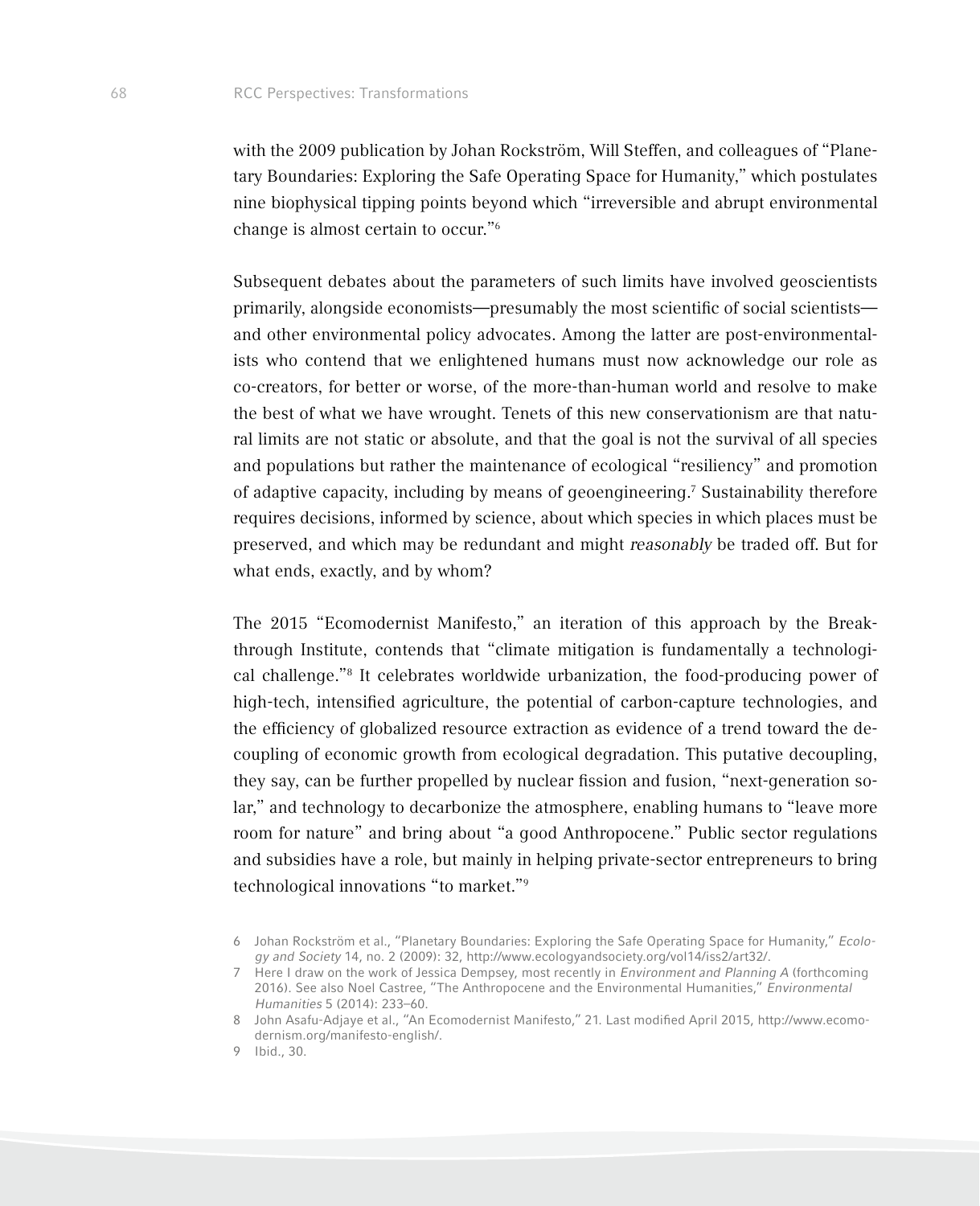## According to the "Ecomodernist Manifesto,"

"Ecosystems around the world are threatened today because people over-rely on them: people who depend on firewood and charcoal for fuel cut down and degrade forests; people who eat bush meat for food hunt mammal species to local extirpation. Whether it's a local indigenous community or a foreign corporation that benefits, it is the continued dependence of humans on natural environments that is the problem for the conservation of nature."10

Apart from the doubly dualist implication that humans can free themselves from the "natural environment," what concerns me is the statement's self-centered homogenizing of the human species. Whether forests are damaged by swidden cultivation, fuelwood collection, and subsistence hunting, or by copper mines and palm oil plantations, it is "people" who are said to be the problem.

Not exactly, other advocates of the Anthropocene might respond. It is the harnessing of coal, followed by steam, steel, and petroleum, that has brought about our fall from grace, beginning in the mid-eighteenth century. But under what circumstances, and at whose hands, did fossil-fuel technologies acquire their epoch-creating power? Andreas Malm and Alf Hornborg, critics of the Anthropocene notion, have reminded us that it was "capitalists in a small corner of the Western world"—not any electorate, much less our species—who "invested in steam, laying the foundation stone for the fossil economy."11 This "clique of white British men" was empowered to do that by their position in a particular ecosocial order. The profitability and transformative power of their technologies rested on "highly inequitable global processes": depopulation of the Americas, slavery, exploitation of British miners and factory workers, and global demand for cheap cloth.12 Further, Malm and Hornborg contend "the asymmetric exchange of biophysical resources on which industrialization rests" remains the "condition for *the very existence* of modern, fossil fuel technology."13

<sup>10</sup> Ibid., 17.

<sup>11</sup> Andreas Malm and Alf Hornborg, "The Geology of Mankind? A Critique of the Anthropocene Narrative," *The Anthropocene Review* 1, no. 1 (2014): 62–69.

<sup>12</sup> Jason Moore, writing the tradition of Braudel, Arrighi, and world-system theory, presents a compelling case for the "Capitalocene" as a more accurate characterization of the past 500+ years. Moore, "The Capitalocene, Part I: On the Nature & Origins of Our Ecological Crisis," unpublished paper, 2014, http://www. jasonwmoore.com/uploads/The\_Capitalocene\_\_Part\_I\_\_June\_2014.pdf.

<sup>13</sup> Malm and Hornborg, "The Geology of Mankind?," 64, original emphasis.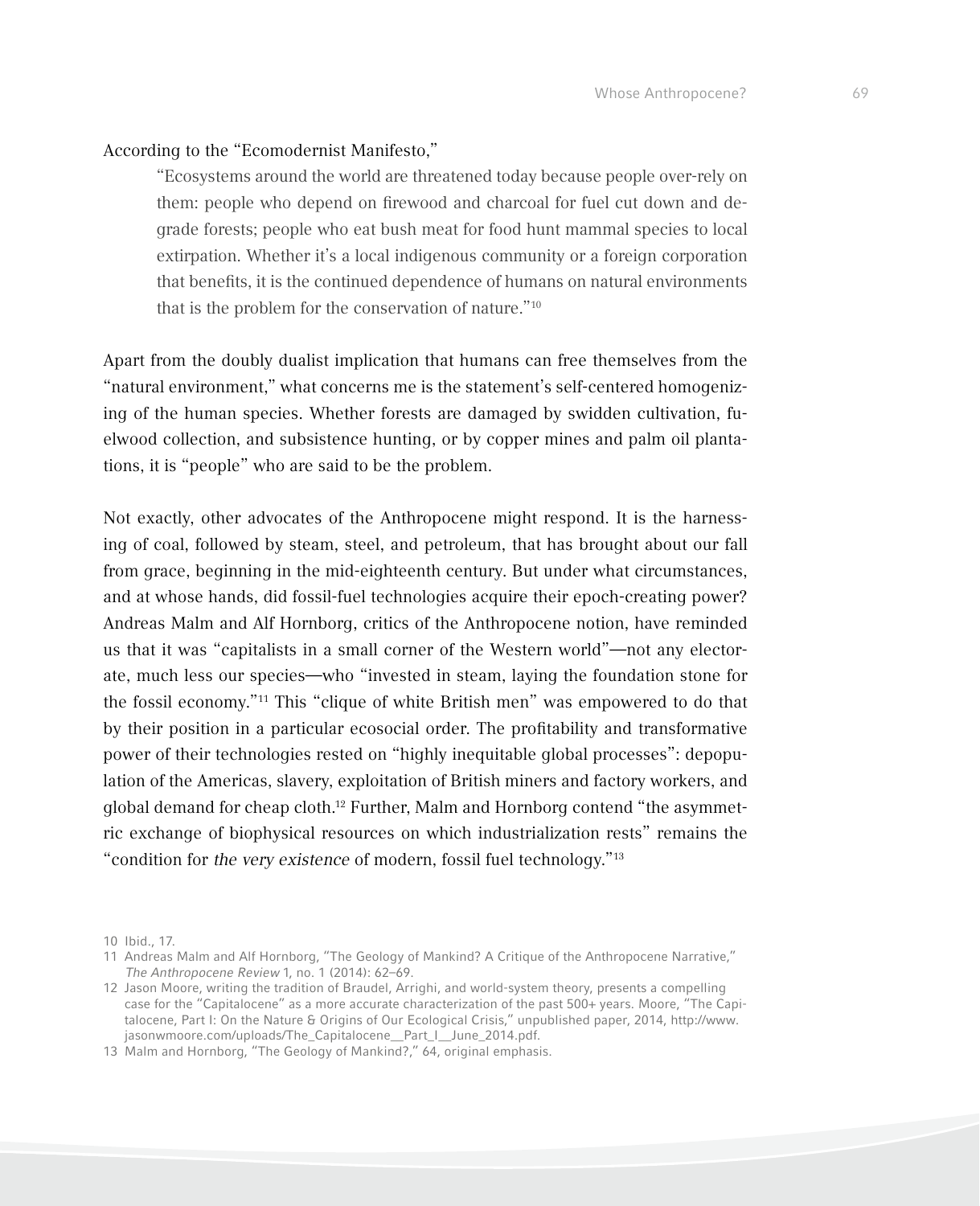These points are germane to contemporary environmental politics, not only because they highlight the *sociogenic* origins of the globalized fossil-fuel economy, but because the same protagonists, as a class, are the greatest beneficiaries and promoters of today's fossil-fuel-based world economy.14 Greenhouse gas emissions have continued to rise, the dire warnings of scientists notwithstanding, because many thousands of times daily, members of this class take decisions to drill and frack, mine and dump, fell and burn, purchase politicians and advance corporate loans, fund friendly academics and found new institutes, fill the media with falsehoods about "clean" fossil fuel, block environmental regulation, and opt *not* to adopt less polluting methods, much less the cutting edge technologies in which the ecomodernists vest their hopes.

Whether these decisions are governed by carelessness or greed or, most typically, are compelled by competition for economic survival, is irrelevant to the outcome. Of course, some comfortable capitalists make different choices or have no direct interest in the fossil fuel and transport industries or the military-corporate complex at the heart of the global carbon economy. A few petroleum moguls, hedging their bets, make room for renewables, but they are an even-smaller minority. And yes, many millions of people derive material comforts and conveniences from fossil-fuel capitalism and many more desire the same, having no other model.

However, it is decisions made by people in positions of power (and their deputies) who benefit from the current system of wasteful production and overconsumption, far more than the cumulative actions of swidden cultivators, fuelwood collectors, or even people who drive cars, that have made the human species into a "geological force." The power of this segment of our species derives from their position in a particular social order, a socioeconomic arrangement that produces scarcity and distributes surplus, creating obesity alongside hunger, gated "communities" surrounded by homelessness, and carbon footprints thousands of times greater in materially rich regions than in poor ones.

Even if "humanity" could somehow elect to endure the ecological, social, and psychological costs of extending a Global North "lifestyle" to nine or ten billion, it is biophysically impossible—as the social and life sciences, as well as physics, demonstrate. To the extent that the actions and policies of the powerful persist as if this goal were not an illusion,

<sup>14</sup> With the past of the Soviet bloc and the present of China in mind we can include "state capitalists" in this class.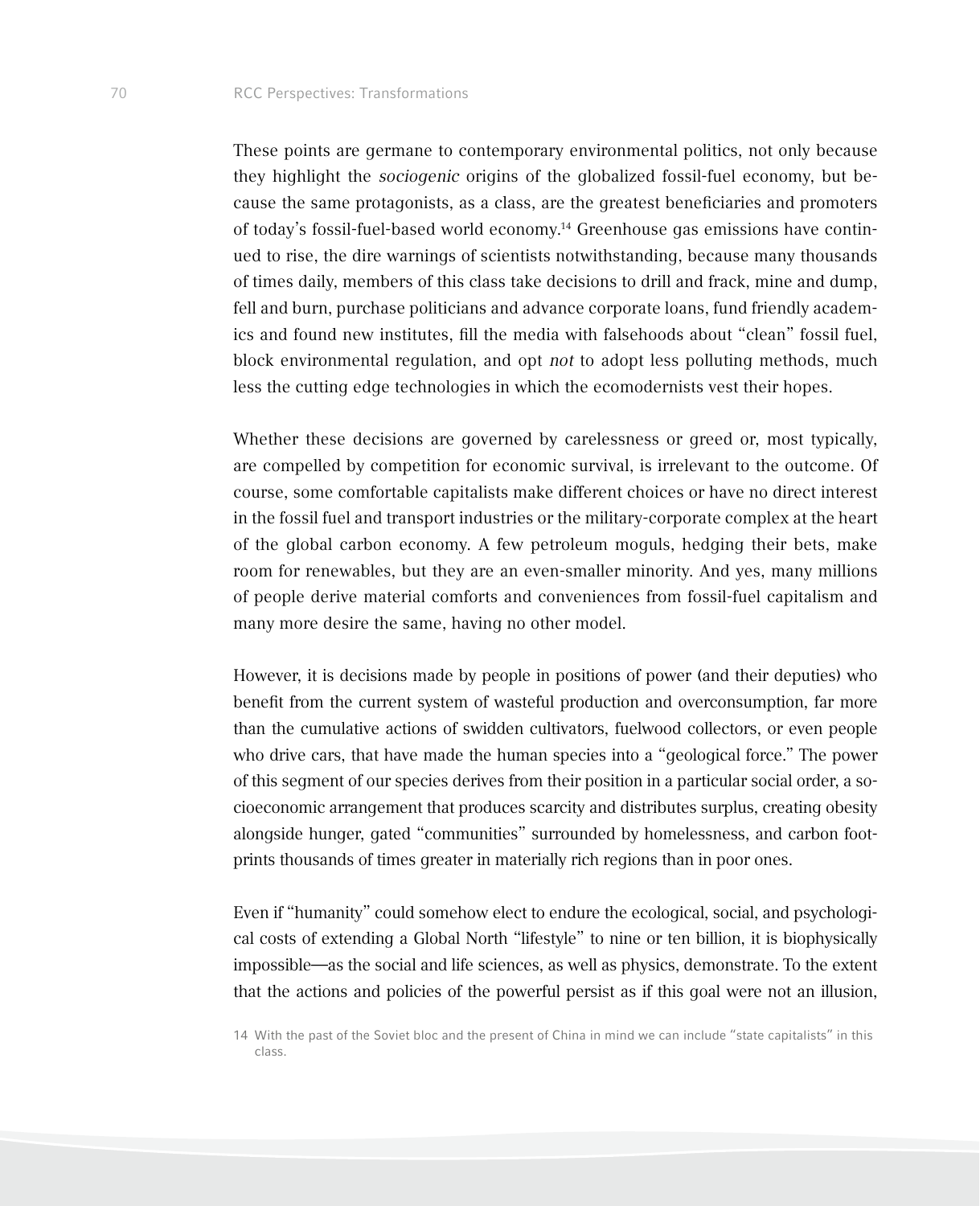the gulf will deepen between the climate-protected and the far greater number of people whose already-precarious lives are threatened by the consequences of climate change (contrary to Chakrabarty, the rich may face the same storms but they do have lifeboats).

Chakrabarty tells us that "humans . . . have become a natural condition."15 Does this notion not *re*naturalize the nature-society binary, presenting us with Humanity as a whole, a blind antagonist who has "stumbled" into the Anthropocene, unwittingly accomplishing epochal, Earth-changing action "through our own decisions," but who, being blind and witless, is unable to alter the consequences and thus is absolved of the obligation of doing so?

The main opening for critique in the "Four Theses" comes when Chakrabarty writes that "the very science of global warming produces of necessity political imperatives," although he says little about what politics, or *whose* politics, are required.16 He is pessimistic about the possibility that global society will act collectively, guided by reason, to change course. But humanity as a whole does not, and indeed cannot, act politically. The current conjuncture is simultaneously an ecological turning point and a crisis of subsistence for billions of people, albeit to different degrees and in different ways. Today's reality calls for a politics that identifies and forges links between the multiple fractions of humanity who comprise the *majority* of us and who are impoverished, materially and otherwise, by the effects of global warming and other, ongoing consequences of capitalism and colonialism.

We might well take a cue from Mexico, where a political movement has arisen among the "environmentally affected"—people threatened not only by rising seas and worsening storms and droughts but also people exploited and displaced by fraudulent, high-tech "sustainability" schemes such as agrofuel plantations, huge hydropower dams and wind farms, evictions for carbon-offset projects and high-end eco-resorts for wealthy tourists seeking reconnection with nature.

If climate change is indeed epoch-changing and humans are a geological force, is this not the worst time to abandon the lessons of history, the insights of the humanities, and the tools of social science that can help to identify the commonalities within diversity upon which politics for radical social transformation can be built? Now that geoscience has

15 Chakrabarty, "Four Theses," 214.

16 Ibid., 211.